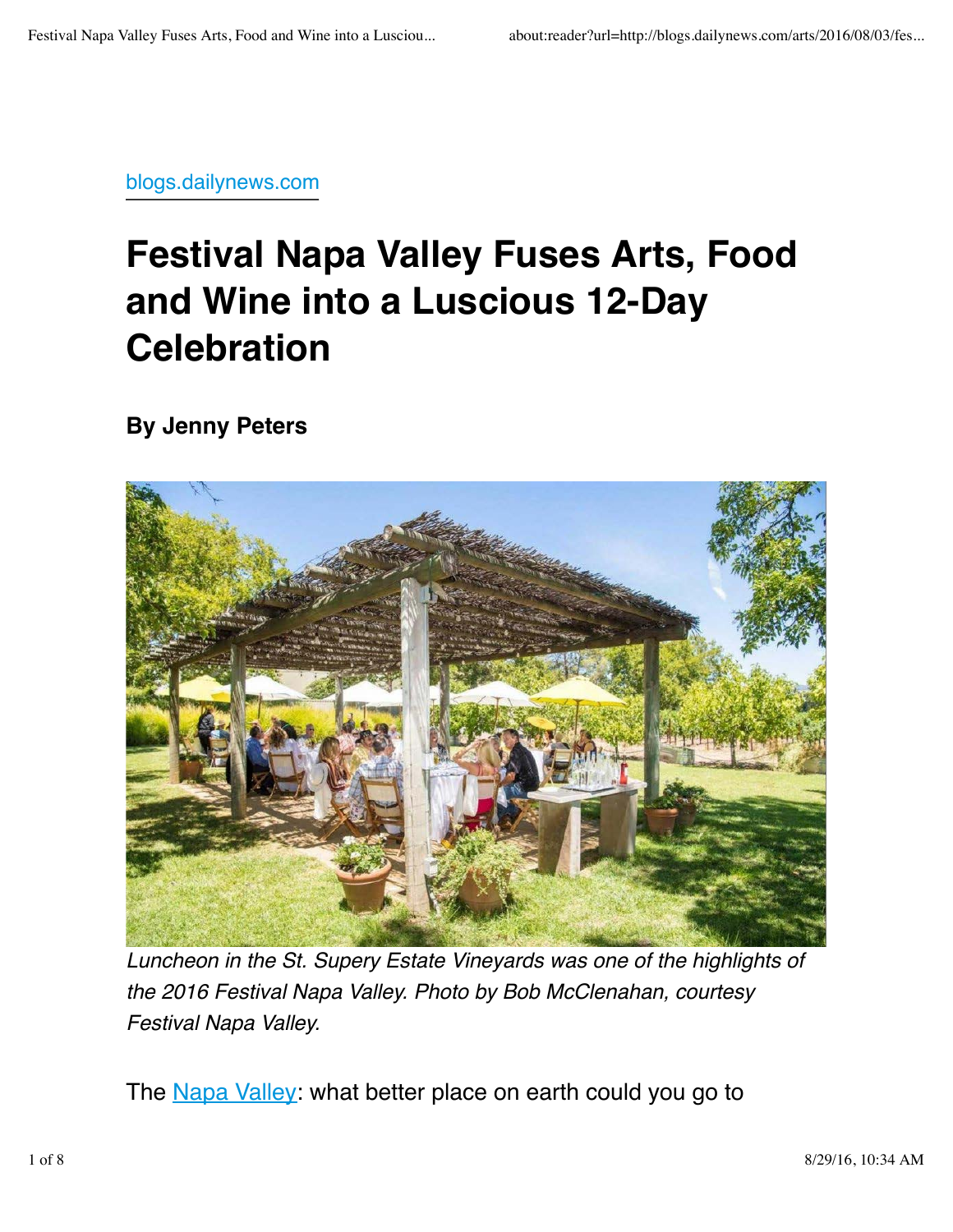celebrate the fusion of the fine arts paired up for 12 days with world-class culinary experiences and amazing wine?



*The 2016 Festival Napa Valley featured plenty of music, food and wine over 12 days in the famous California wine valley. Photo by Paul E. Richardson, courtesy Festival Napa Valley.*

That's just what took place from July 13 to July 24, 2016, during the eleventh iteration of Festival Napa Valley. The newly branded event, which until this year has been known as the Festival del Sole, combines classical music, jazz, ballet and opera in a series of shows, with luncheons, dinners and after parties filled in before, during and after.

The result is a heady mix that fills the most beautiful wine valley in America from bottom (the town of Napa) to top (Calistoga) and everywhere in between. Gorgeous summer scenery frames most of the events, from the Twilight Preview Concert with Naomi O'Connell at the tony Calistoga Ranch resort that kicked off this year's festivities to the closing night dinner held at the iconic Robert Mondavi Winery in Oakville.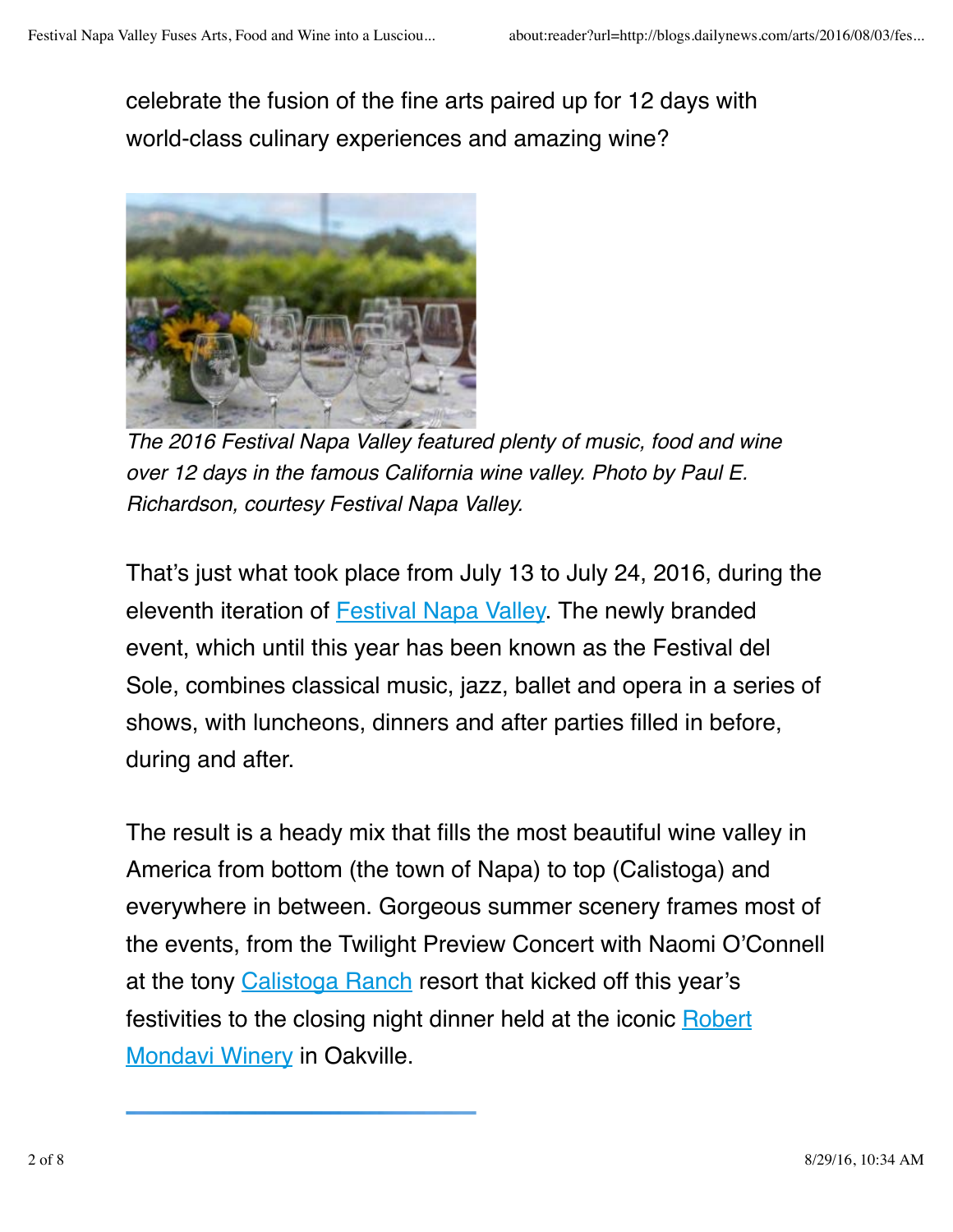

*Jazz at the Castello di Amorosa featuring Sergio Mendes drew a big crowd during Festival Napa Valley on July 20, 2016. Photo by Bob McClenahan, courtesy Festival Napa Valley.*

We were sad to miss that closing night on July 24, as Sophia Loren joined the packed audience at the Napa Valley Performing Arts Center at Lincoln Theater in Yountville for the Opera Gala, in which her son Carlo Ponti conducted stars Michael Fabiano and Isabel Leonard in a night of arias and duets. Loren, who attended the festival in 2015 as well, also celebrated with sax player Dave Koz and vocalist Monica Mancini at the sold-out Tribute to Margit Mondavi held the evening before at the spectacular Far Niente Winery in Oakville.



*The elegant Festival Napa Valley V. Sattui dinner in the winery's barrel room, held on July 18, 2016. Photo by Bob McClenahan, courtesy Festival*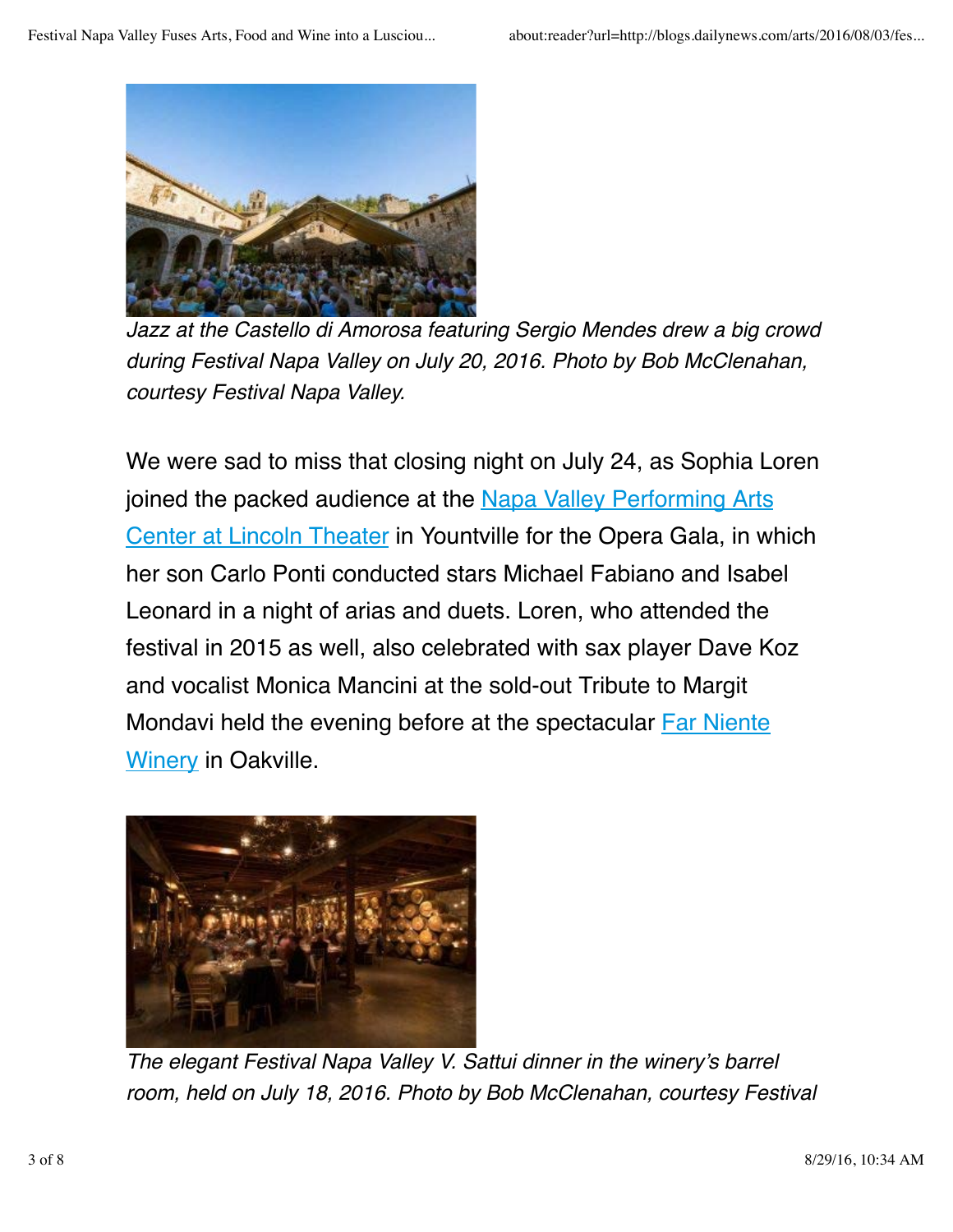## *Napa Valley.*

There were so many events to choose from (over 60 different ones, with 100 wineries involved) that no one could do them all. But making the Festival Napa Valley a mini-vacation road trip from Los Angeles is a perfect way to combine a relaxing visit to the valley with a few exemplary festival experiences.



*Conductor Carlo Ponti, singers Isabel Leonard and Michael Fabiano and the legendary Sofia Loren attend the Opera Gala at the Festival Napa Valley on July 24, 2016. Photo by Paul E. Richardson, courtesy Festival Napa Valley.*

Choose the Meadowood Napa Valley Resort in St. Helena as a home base and luxuriate in their brand-new spa, a gorgeous forest hideaway that offers a full line of treatments to guests of the resort. And be sure to save a night for dinner at **The Restaurant at** Meadwoood, for Chef Christopher Kostow is whipping up three-star Michelin meals in that elegant eatery.

Or stay at the lovely Vintage Inn in Yountville, and you'll be across the street from the French Laundry, another famed Napa Valley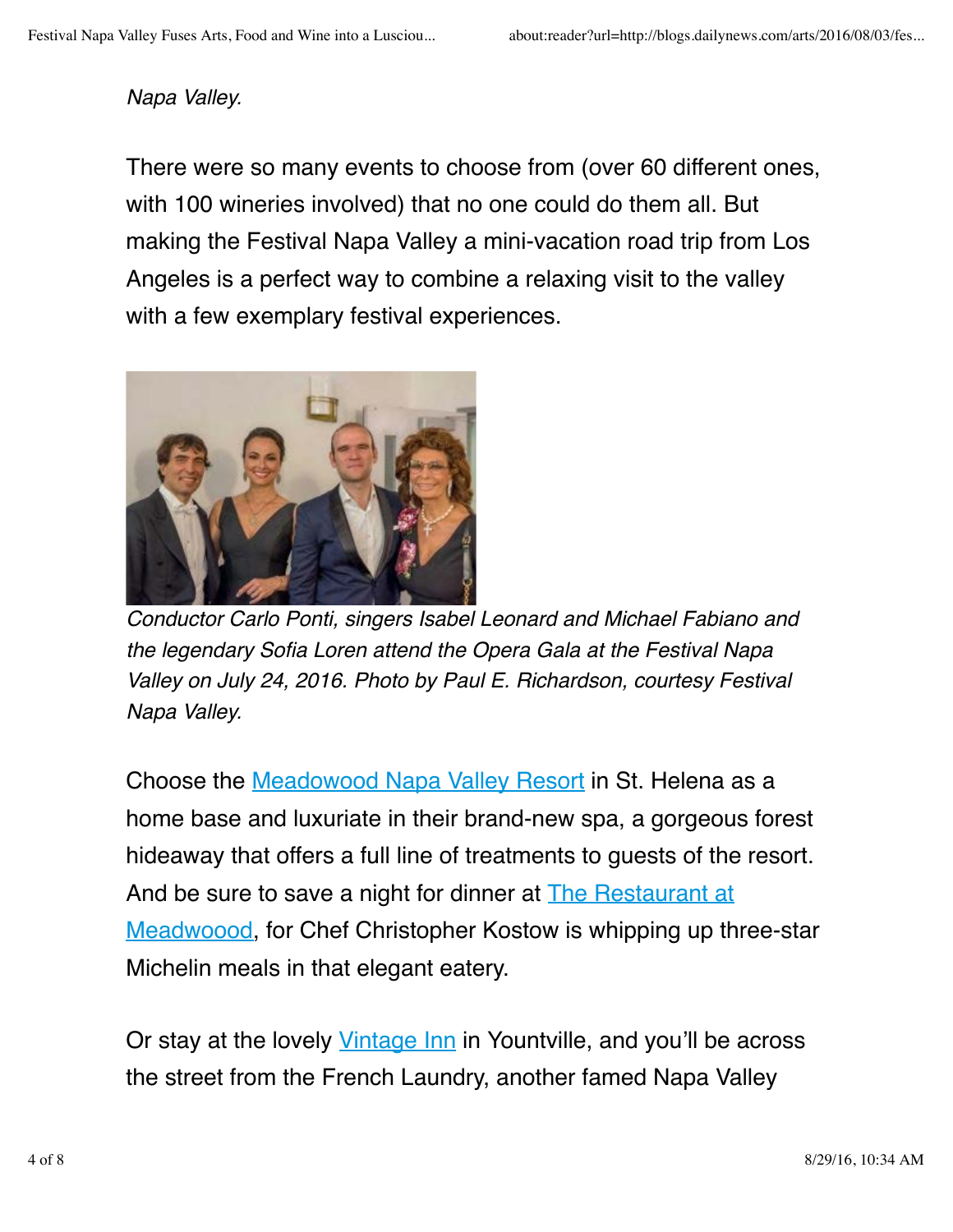restaurant. Plus, the Lincoln Theater is only five minutes away, where many performances during Festival Napa Valley are held. Plus, they have a massively wonderful champagne brunch every morning that is included in the cost of the room.



*Gino Quilico performs at V. Sattui Winery at the 2016 Festival Napa Valley on July 18, 2016. Photo by Bob McClenahan, courtesy Festival Napa Valley.*

Our Festival Napa Valley included some sublime experiences, starting with being serenaded by famed opera singer Gino Quilico while sitting under the stars at V. Sattui Winery, followed by a cozy dinner prepared by Michelin-starred chef Stefano Masanti and served inside their barrel room. Combinations like the mushroom risotto served with the V. Sattui 2013 Doctor's Pinot Noir helped make that a memorable night.

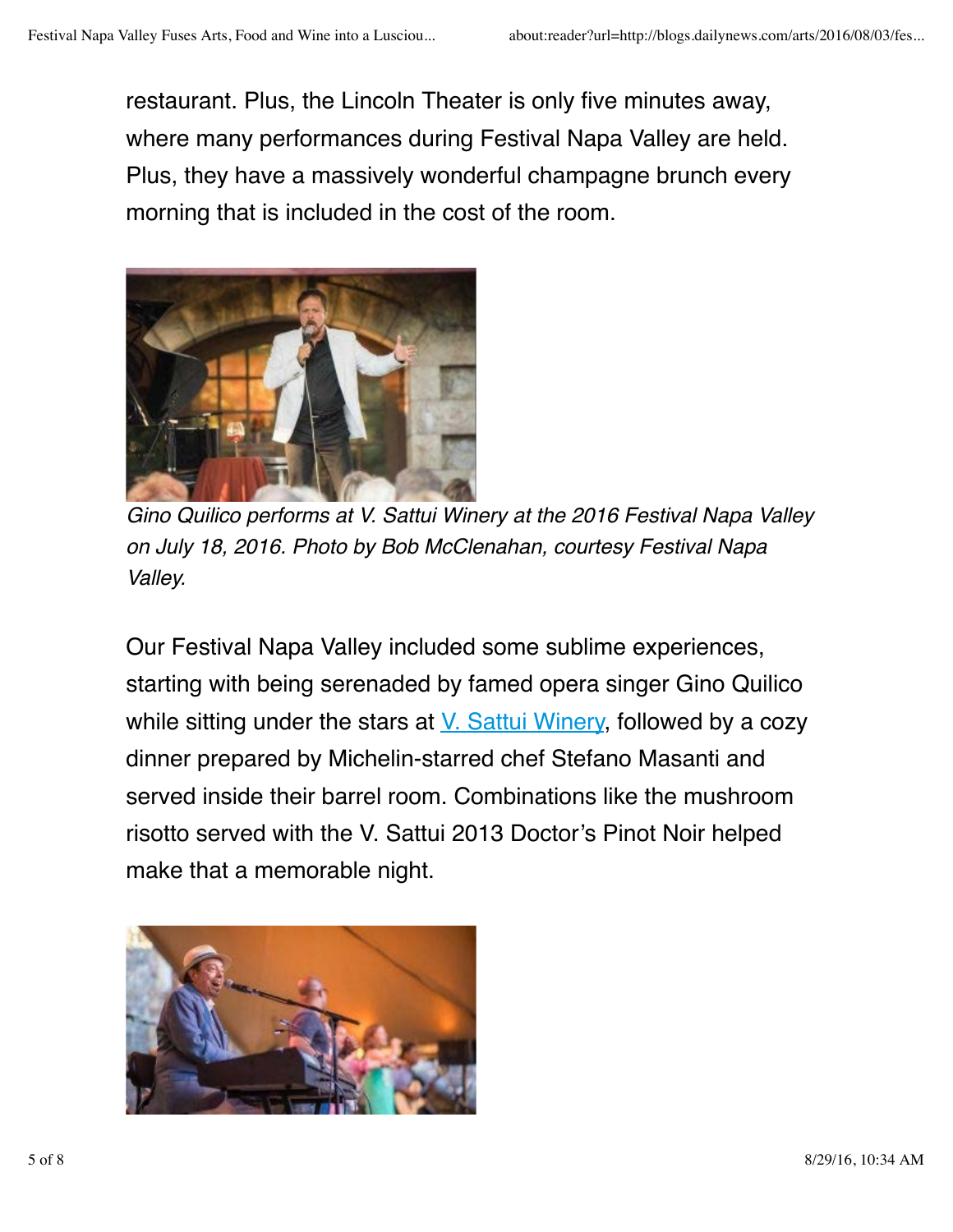*Sergio Mendes and Brazil 2016 performing at Castello di Amorosa during the 2016 Festival Napa Valley. Photo by Bob McClenahan, courtesy Festival Napa Valley.*

More arts and culinary memories followed, with a spectacular luncheon prepared by chef Britny Sundin and served at shaded tables in the vineyards of St. Supery Estate Vineyards and Winery. Sundin and longtime winemaker Michael Scholz paired sips of the St. Supery 2015 Napa Valley Estate Rose with a shrimp, melon and Padron pepper salad for a striking taste combination, as well as a juicy pork tenderloin with ratatouille made straight from the winery's garden paired with their exquisite 2012 Rutherford Estate Vineyard Cabernet Sauvignon.



*A stunning setting for the Alpha Omega Patron Dinner, part of the 2016 Festival Napa Valley. Photo by Bob McClenahan, courtesy Festival Napa Valley.*

There's a reason that the winery's offerings are so beautifully balanced, as Scholz explains. "We grow everything on the estate here in Rutherford and we are certified Napa Green. We really have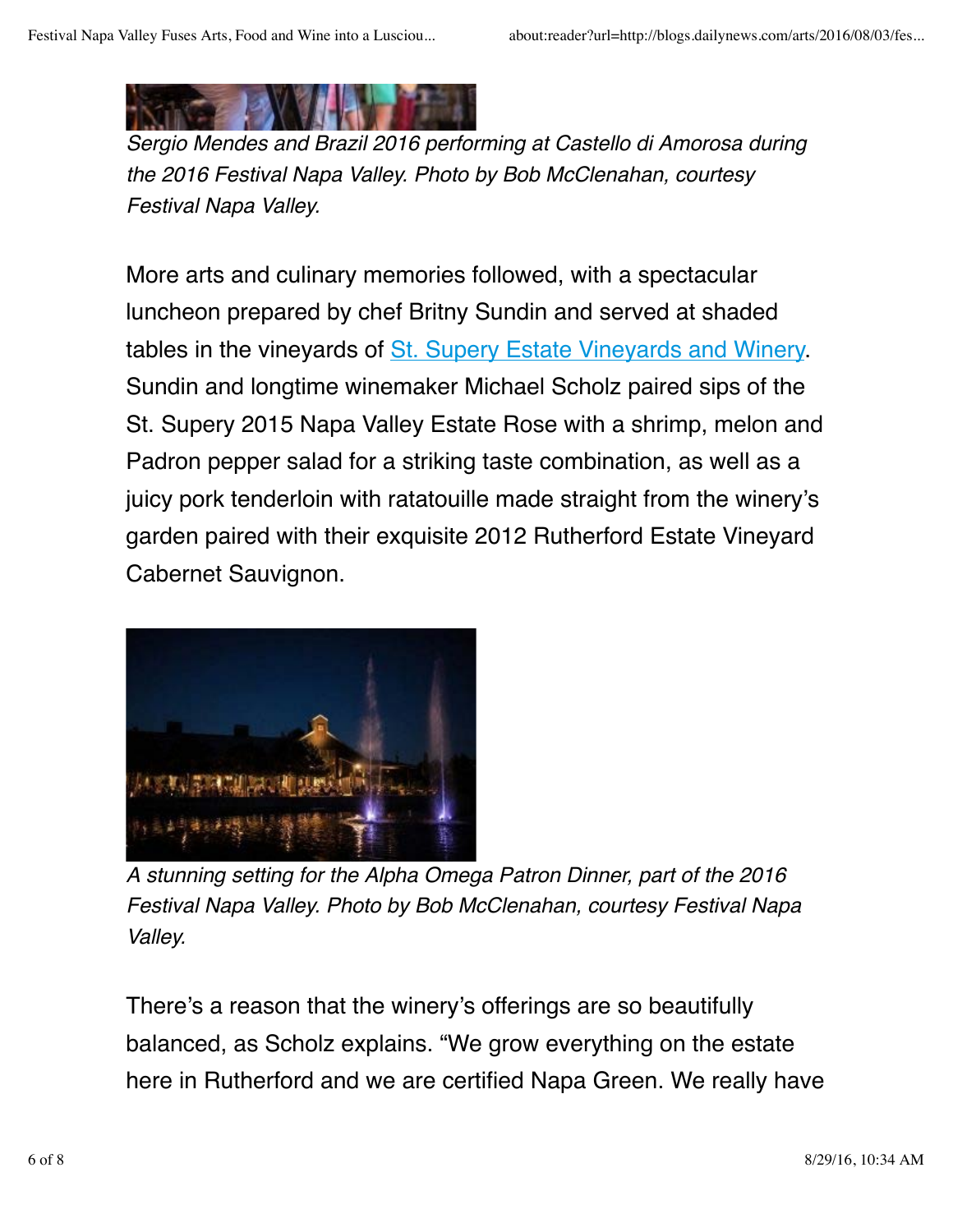complete control over the whole process, from soil and vines to crush and bottling."



*Sarah Chang performs as part of the 12-day 2016 Festival Napa Valley. Photo by Paul E. Richardson, courtesy Festival Napa Valley.*

Control was evident later that day, too, as violinist Sarah Chang put on a virtuoso performance in concert at the Lincoln Theater, accompanied with the Festival Orchestra NAPA, of Astor Piazzolla's "The Four Seasons of Buenos Aires" tango compositions. Later, at the Full Moon After Party at chef Charlie Parker's Harvest Inn, more delightful food, wine and music rounded out a beautiful Festival Napa Valley day.

And we had one more, that began at the Castello di Amorosa in Calistoga, that Tuscan-style castle built by Dario Sattui as his homage to Italy – and a place where he could craft classic Italian wines. But it was a Portuguese band that packed the castle's courtyard and overlooking balcony on July 20, as Sergio Mendes brought his "Brazil 2016" nine-member band to the stage and wowed the crowd with classics from 1966 to today. From "The Look